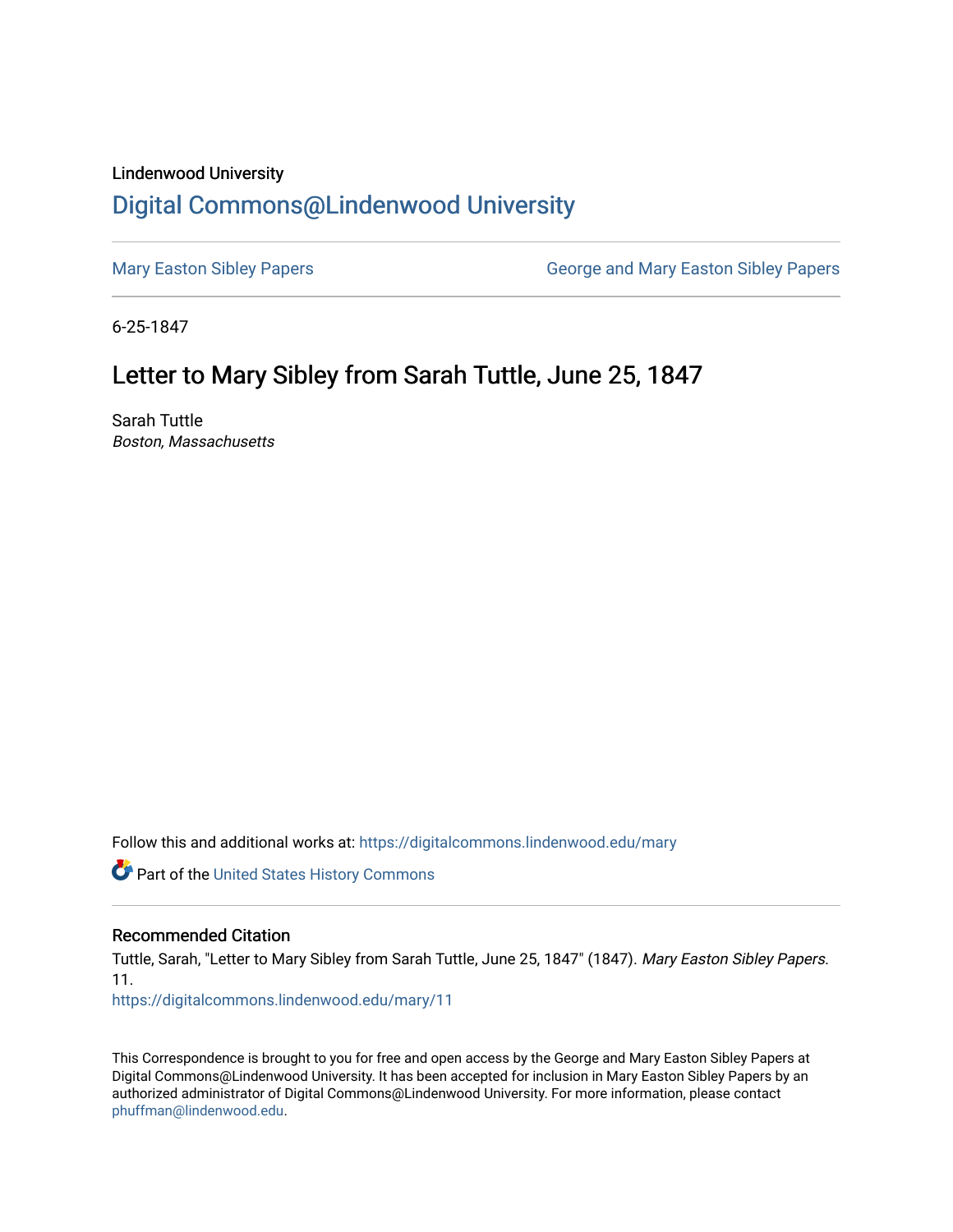## *[Address page:]*

Mrs. M. E. Sibley Linden Wood [Hwy?]. Near St. Charles Missouri

*[Edges of first page cut off. Missing or illegible words and letters are indicated thus:* [\*\*\*] *or with the transcriber's best guess enclosed in brackets]*

Boston June 25' 1847

Dear Mrs. Sibley-------Your letter of June  $9<sup>th</sup>$  arrived last evening; and ought to be answered immediately. The Executive Committee are most of them journeying & will not have a meeting till July 7—*[or 1--?]*  therefore I may as well write this morning as delay a day or two longer.

Knowing that every heart in our Society beats in unison with my own in regard to counteracting Romish efforts and influence as far as is practicable. I feel no hesitancy in saying that we will send a teacher to St. Charles, if any way can be devised for her support. Our constitution makes our treasury sacred to three objects—Keeping the simple machinery of the Society in motion—paying travelling expenses of teachers when necessary & aiding such as are destitute of means, in procuring an outfit. A home & support must be found at the west. In case you confine your school to [our tiny?] scholars where could our teacher find a home? Were a young lady able and willing to walk morning and evening to Linden Wood and you were generously disposed to allow it when the weather is good are there in St. Charles [C]hristian families able & willing to refresh her [at] noon  $\&$  in bad weather. Aside from traveling expenses & outfit the Ladies here as [a] Society can do nothing—but as individuals [I] feel confident tuition fees for quite a number of War children Baptist or Protestant might be obtained in this city. A teacher ought to have [\$]125 salary and board. As an individual I will pay something for the tuition of poor children & will do what I am able to induce others to do the same. If you will see what can be done in St. Charles to rescue Protestant children from Papal Schools, and secure them in the care of a pious Protestant teacher, I will do all that I am capable of doing to establish and sustain a Protestant School in St. Charles.

You speak of "Old School" in a way that puzzles me. We Congregationalists in New England know little or nothing of any difference between ourselves & old and new school Presbyterians. Presbyterians in New England are not known from Congregationalists, unless something is said about the "church session", instead of the "Church Committee", and Congregational churches settle Presbyterian ministers over them, occasionally without changing a "Committee", into a "Session." I suppose we are all of one heart and mind in desires & efforts to save souls and defeat the machinations of Rome & have no time or strength to waste upon modes of government adopted by either Presbyterians or Congregationalists.

The heart of this [Society?] is set upon establishing good Protestant schools [whenever/wherever] providence opens the way by inclining his people in the West to offer a home and competent support to a teacher set down at their door.